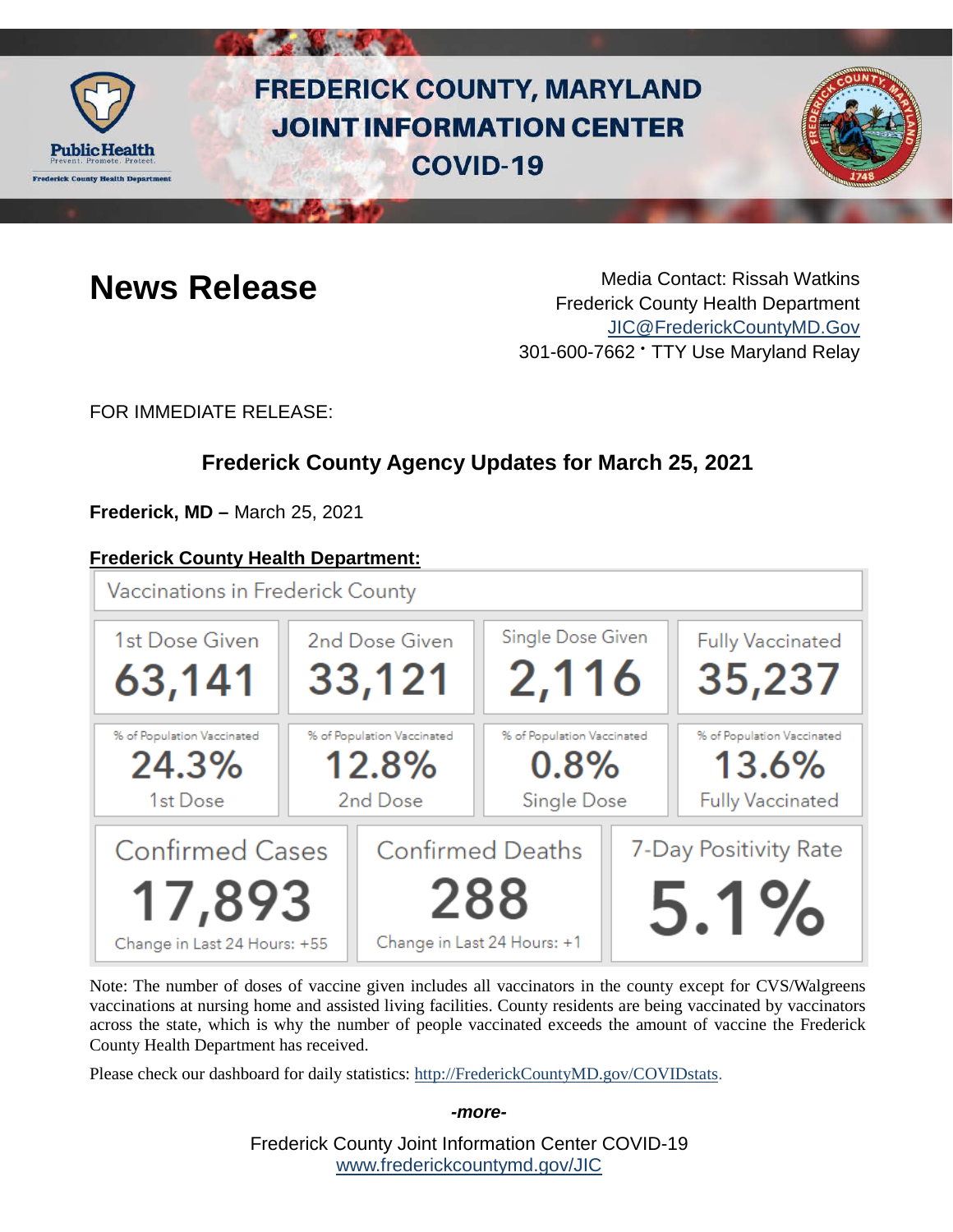

#### **Page 2/JIC**

# Frequently Asked Question

Q: How do I know if my symptoms are COVID-19 or allergies?

A: It's allergy season! COVID-19 and seasonal allergies share some symptoms, but not others. Use this chart to compare the symptoms of COVID-19 & seasonal allergies so you can tell the difference. If you have any COVID symptoms, please get tested. Read more from the CDC [here.](https://www.cdc.gov/coronavirus/2019-ncov/faq.html?fbclid=IwAR0aNcgnd-2r9At93PRZyrZeIQYbBzdmmxiHhWBSOZ3njBvo8EkeWivGUeE#People-with-Seasonal-Allergies)

|                             | COVID-19   | <b>Allergies</b> |
|-----------------------------|------------|------------------|
| Fever or chills             | ✅          | ⊗                |
| Cough                       | ☑          | $\varnothing$    |
| Body aches                  | ☑          | $^{\circledR}$   |
| Headaches                   | ⊗          | $\circledcirc$   |
| <b>Tiredness</b>            | $\alpha$   | $\circledcirc$   |
| Loss of taste or smell      | ថ          | ⊗                |
| Shortness of breath         | ☑          | Θ,               |
| Sore throat                 | Θ          | $\circledcirc$   |
| Sneezing                    | $^{\circ}$ | $\omega$         |
| Itchy or watery eyes        | $\otimes$  | $\sigma$         |
| <b>Runny or stuffy nose</b> | $\ominus$  | ∅                |

condition such as asthma that can be triggered by pollen.

cdc.gov/coronavirus

CS323053-A 03/11/2021

# Currently Eligible in Maryland and Frederick County

People in groups **1A, 1B, 1C, and 2A** are currently eligible in Maryland and Frederick County. Once your group is eligible, it continues to stay eligible. There is not enough vaccine for everyone who is eligible.

| <b>Phase</b> | <b>Who</b>                                                                                                                                                                                                              | <b>When</b> |
|--------------|-------------------------------------------------------------------------------------------------------------------------------------------------------------------------------------------------------------------------|-------------|
| 2A           | All Marylanders age 60 and older.                                                                                                                                                                                       | March 23    |
| 2B           | Marylanders age 16 and older with underlying medical conditions that increase<br>the risk for severe COVID-19 illness.                                                                                                  | March 30    |
| 2C           | All Marylanders age 55 and older, as well as essential workers in critical<br>industries, including construction workers, food services, utilities,<br>transportation, financial services, IT and other infrastructure. | April 13    |
| 3            | General population, including healthy adults age 16 and older.                                                                                                                                                          | April 27    |

*-more-*

Frederick County Joint Information Center COVID-19 [www.frederickcountymd.gov/JIC](https://frederickcountymd.gov/JIC)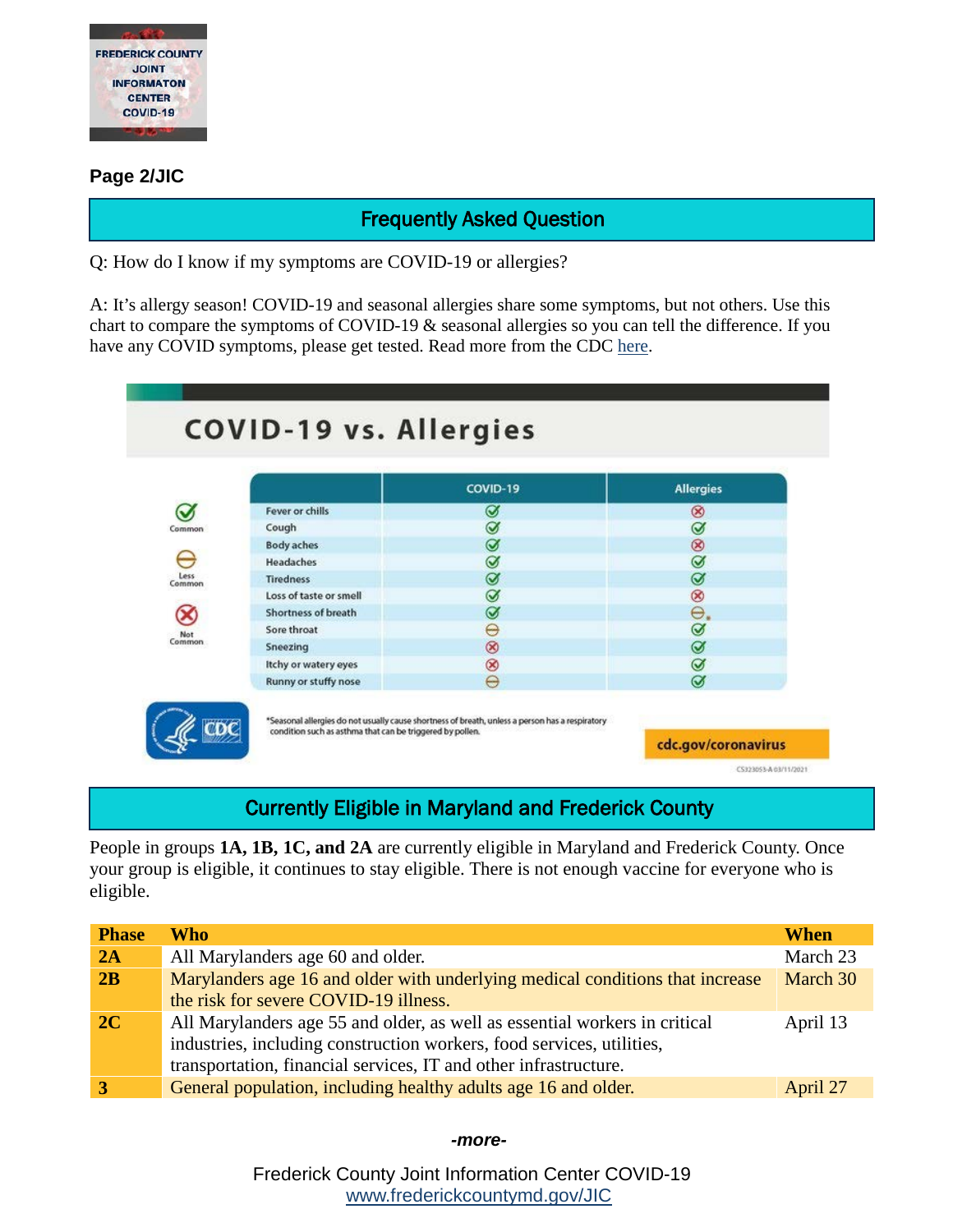

#### **Page 3/JIC**

# Current Process for Frederick County Health Department

Anyone who lives or works in Frederick County who is interested in getting COVID-19 vaccine should complete the Vaccine Interest Form in the blue box on our [Vaccine webpage.](https://health.frederickcountymd.gov/629/COVID-19-Vaccine)

- o **It may be several days, weeks, or longer until you are contacted since it depends on vaccine availability. You only need to complete the form once.**
- $\circ$  If you have already scheduled or received your 1<sup>st</sup> dose of vaccine, please [click this link](https://ww3.frederickcountymd.gov/VaccineInterest/Forms/Withdraw) to unsubscribe from the list.

# Process for Other Vaccination Clinics

**Check** [covidvax.maryland.gov](https://covidvax.maryland.gov/) to find a location near you by zip code.

**Text** 'MdReady' to 898-211 for updates on when appointments become available at state mass vaccination sites.

**Call** the COVID-19 Vaccination Support Center—available at **1-855-MDGOVAX** (1-855-634-6829) is open seven days a week from 7 a.m. to 10 p.m.

#### Other Frederick County Updates

Frederick County Board of Health: The Frederick County Board of Health convened on Tuesday, March 23, 2021 to hear an update on COVID-19 in Frederick County and set revised health regulations. [Regulation 01-2021](https://health.frederickcountymd.gov/DocumentCenter/View/6610/Board-of-Health-Regulation-01-2021-PROPOSED-v2) was approved by the Board of Health 7 to 1 and goes into effect in Frederick County at 5pm on Friday, March 26, 2021.

Regulation BOH 01-2021:

- removes restrictions on social gatherings involving 25 or more persons
- adds a requirement for certain public gatherings of 100 or more persons to provide to the Health Department information about the gathering
- no longer places occupancy limits on fitness centers or wedding venues

**Face coverings and physical distancing are still required** as outlined in [Governor Hogan's Executive](https://governor.maryland.gov/wp-content/uploads/2021/03/Gatherings-20th-AMENDED-3.9.21.pdf)  [Order from March 9, 2021.](https://governor.maryland.gov/wp-content/uploads/2021/03/Gatherings-20th-AMENDED-3.9.21.pdf)

If you are planning a public gathering of 100+ people, please submit the following information at least ONE WEEK IN ADVANCE to the FCHD Business Info address at [FCHDBusinessInfo@FrederickCountyMD.gov:](mailto:FCHDBusinessInfo@FrederickCountyMD.gov)

• Location

- Date
- Name of designated responsible person
- Contact number of designated responsible person

*-more-*

Frederick County Joint Information Center COVID-19 [www.frederickcountymd.gov/JIC](https://frederickcountymd.gov/JIC)